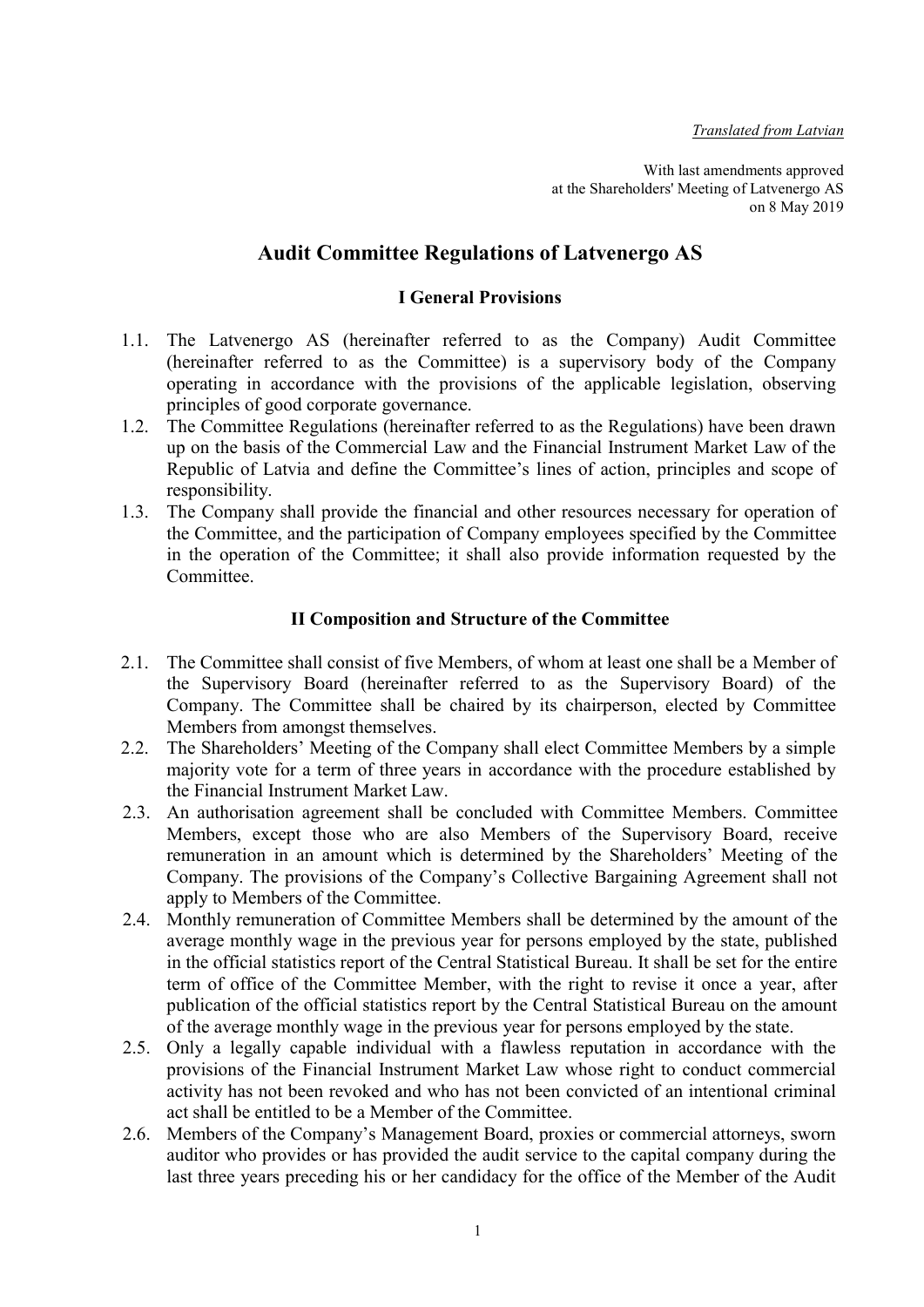Committee, as well as the Members of the Management Board of a company controlled by the Company (i.e. a subsidiary of the Company) and persons authorised to represent such a controlled company (subsidiary) shall not be entitled to be Members of the Committee.

- 2.7. The qualifications of a Committee Member shall meet the following minimum criteria:
	- 2.7.1. higher education in economics, management or finance received in the Republic of Latvia or abroad, or the status of a sworn auditor in accordance with the Law on Auditing Services, or the appropriate auditor's qualifications received in a foreign country;
	- 2.7.2. at least 4 years of experience working for large, preferably international capital companies by (a) conducting audits and preparing financial reports in accordance with the International Financial Reporting Standards, or (b) acting as a lead specialist or manager in the field of financial supervision or internal auditing, or (c) managing risks.
- 2.8. The majority of Committee Members shall be independent, in accordance with the provisions of the Financial Instrument Market Law.
- 2.9. A Committee Member may resign from the position of Committee Member by submitting a written notification to the Shareholders' Meeting of the Company.
- 2.10. The Shareholders' Meeting of the Company shall be entitled to discharge a Committee Member before his/her authorisation expires.
- 2.11. The process of resigning, revoking and electing new Members of the Committee shall take place in accordance with the procedures specified in the Financial Instrument Market Law.

### III Tasks, Rights and Obligations of the Audit Committee

- 3.1. The Committee shall have the following tasks:
	- 3.1.1. to monitor the process of preparation of the annual report and the consolidated annual report of the Company and to provide proposals to the Supervisory Board to ensure credibility and objectivity of the annual report and the consolidated annual report;
	- 3.1.2. to monitor the progress of auditing of the annual report and the consolidated annual report of the Company;
	- 3.1.3. to verify and supervise whether before starting and during the performance of an audit of the annual report and the consolidated annual report of the Company the sworn auditor or a commercial company of sworn auditors (hereinafter referred to as the sworn auditor) appointed by the Company complies with the independence and objectivity requirements set out in the Law on Auditing Services, Article 6 of Regulation No. 537/2014 on preparation for the audit concerned and assessment of threats to independence and Article 5 of this Regulation on the prohibition of the provision of non-audit services;
	- 3.1.4. to inform the Supervisory Board about the findings made by the sworn auditor during the auditing of the annual report and the consolidated annual report, to provide an opinion on how this audit has facilitated credibility and objectivity of the annual report and the consolidated annual report of the Company, and to report on the role of the Committee in this process;
	- 3.1.5. to ensure the process of selection of candidates for the sworn auditor's position in the Company according to Article 16 of Regulation No. 537/2014, which requires the Committee to recommend to the Shareholders' Meeting of the Company at least two candidates for the sworn auditor's position for the provision of the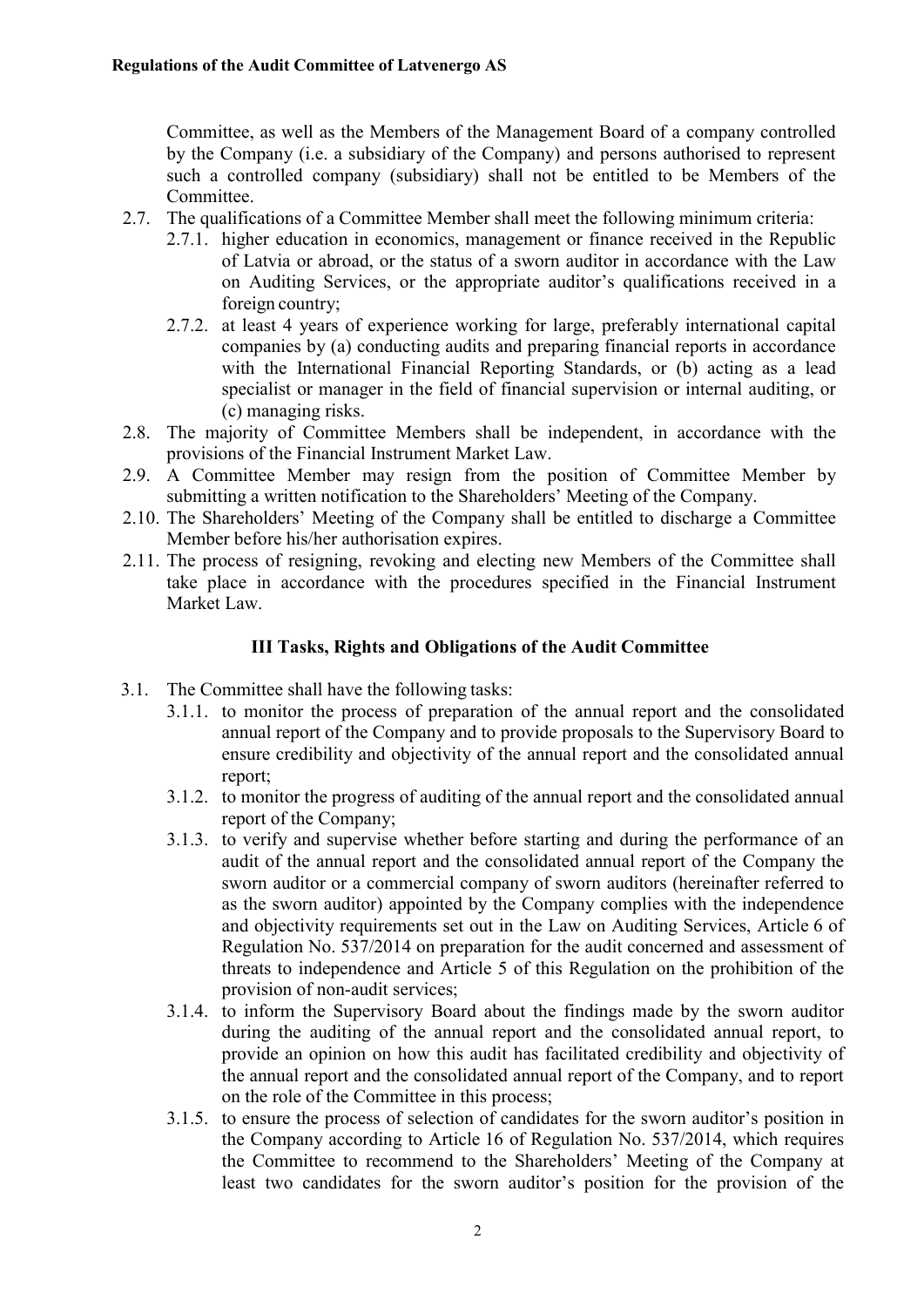auditing service and express a duly justified preference for one of them;

- 3.1.6. to perform other tasks assigned to the Audit Committee in Regulation No. 537/2014.
- 3.2. The Committee's duties are not limited to ensuring the credibility and objectivity of the annual reports and the consolidated annual reports in accordance with the requirements of the Financial Instrument Market Law. The Committee shall also perform the following delegated tasks of the Supervisory Board:
	- 3.2.1. to monitor the effectiveness of the internal control, risk management system and Internal Audit Department of the Company and to provide recommendations for the elimination of any weaknesses in the system concerned;
	- 3.2.2. to contribute to the elaboration of Latvenergo Group internal audit policy and to monitor the implementation thereof by performing functional supervision of the Internal Audit Department. This includes, but is not limited to following activities:
		- 3.2.2.1. to approve the Internal Audit Department charter;
		- 3.2.2.2. to review the annual internal audit plan before submitting it for approval to the Supervisory Board;
		- 3.2.2.3. to review the internal audit budget and resource plan;
		- 3.2.2.4. to approve the objectives of the Internal Audit Department;
		- 3.2.2.5. to directly receive information from the Internal Audit Director on the performance of the Internal Audit Department;
		- 3.2.2.6. to receive information from the Company's Management Board on administrative performance (day-to-day operations) of the Internal Audit Department;
		- 3.2.2.7. to submit to the Human Resources Committee of the Supervisory Board the conditions for the selection of the Internal Audit Director of the Company and the qualification criteria to be set for the position. The selection of candidates for the office of Internal Audit Director of the Company and the nomination of a candidate for the office shall be carried out by the Human Resources Committee of the Supervisory Board;
		- 3.2.2.8. to participate in the appointment and/or removal of the Internal Audit Director and to approve decisions related to the employment of the Internal Audit Director;
		- 3.2.2.9. to approve the remuneration, incl. bonus payments, of the Internal Audit Director,
	- 3.2.3. to monitor the effectiveness of compliance control, including the implementation of the Fraud Risk Management Plan.
- 3.3. The Committee shall be entitled to:
	- 3.3.1. to request and receive from the Company's Management Board, the sworn auditor, and the internal audit any information and documents necessary for the fulfilment of the tasks of the Committee;
	- 3.3.2. to request and receive from the Company's Management Board information on methods applied in executing important and unusual transactions, where different methods may be applied for evaluation;
	- 3.3.3. to conduct an independent audit of fulfilment of the tasks specified in these Regulations;
	- 3.3.4. to ask the Supervisory Board, if necessary, for further indications on its requirements for the exercise of delegated functions;
	- 3.3.5. to request the Company's Internal Audit Department to provide reports on any audits conducted;
	- 3.3.6. to participate in the Shareholders' Meetings of the Company;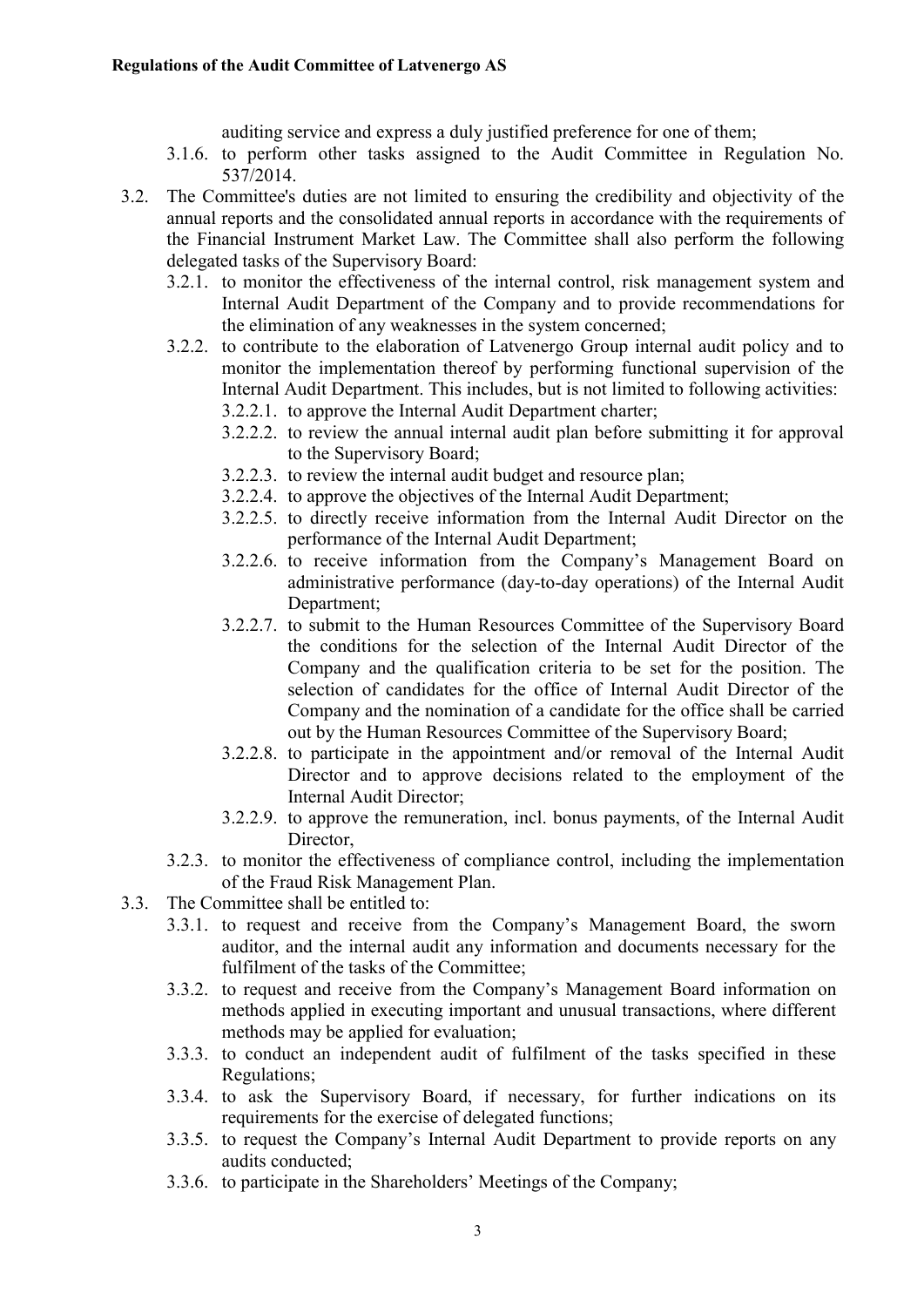- 3.3.7. to provide its opinion or reports to the Shareholders' Meetings and the Supervisory Board regarding issues handled by the Committee.
- 3.4. The Company shall ensure that all Committee Members are provided access to information on the accounting methods applied by the Company.
- 3.5. The Committee shall be obliged:
	- 3.5.1. to report in writing on its activity and fulfilment of its tasks to the Supervisory Board of the Company not less than once per year;
	- 3.5.2. upon the request of the Shareholders' Meeting of the Company, to submit to the latter a report on the Company's condition within the Committee's competence;
	- 3.5.3. to report to the Supervisory Board of the Company on weaknesses established:
		- 3.5.3.1. in preparing and/or auditing the Company's financial reports and consolidated financial reports;
		- 3.5.3.2. in the effectiveness of the Company's internal control and risk management and Internal Audit Department,
	- 3.5.4. to immediately report to the Company on a sworn auditor's non-compliance with the Law on Auditing Services.
- 3.6. The Company's Management Board, the sworn auditor and the Internal Audit Department shall not be entitled to refuse to provide information to the Committee or Members thereof, unless provision of specific information is restricted by the applicable legislation of the Republic of Latvia.
- 3.7. The Committee shall comply with high ethical standards in its activities.
- 3.8. The Committee shall adopt decisions in the best interests of the Company and the Shareholder on the basis of comprehensive information, in good faith and as a prudent owner.
- 3.9. The Member of the Committee shall perform its duties as a prudent and caring owner.

## IV Activities of the Audit Committee

- 4.1. The Committee shall make independent decisions related to its tasks.
- 4.2. Meetings of the Committee shall be convened as necessary, but not less than three times a year. Committee meetings shall be convened by the chairperson of the Committee or, in their absence, by their designated deputy. Committee Members, the Supervisory Board and the representative of the Latvenergo AS state capital Shareholder shall also be entitled to initiate the convening of a meeting.
- 4.3. The party convening a Committee meeting shall draft the agenda for that meeting.
- 4.4. The Committee shall constitute a quorum if more than half of the Committee Members participate in a meeting. The chairperson of the meeting of the Committee shall be entitled to invite Members of the Supervisory Board or Management Board, the Company's auditor, or other employees of the Company to participate in that meeting.
- 4.5. At a Committee meeting, each Committee Member shall have one vote. The Committee shall make decisions by a majority of votes of those present at the meeting. If the votes are split evenly, a decision shall be deemed not adopted. A Committee Member shall not be entitled to entrust their duties to a third party.
- 4.6. Committee meetings shall take place at the Company's registered office. The Committee shall also be entitled to decide to hold a meeting at a different location.
- 4.7. Committee meetings shall be recorded in minutes. The person taking minutes of a Committee meeting shall be appointed by decision of the Committee. The Company shall pay for the services of the person taking minutes.
- 4.8. As far as this is allowed by the provisions of legislation, meetings of the Committee may take place: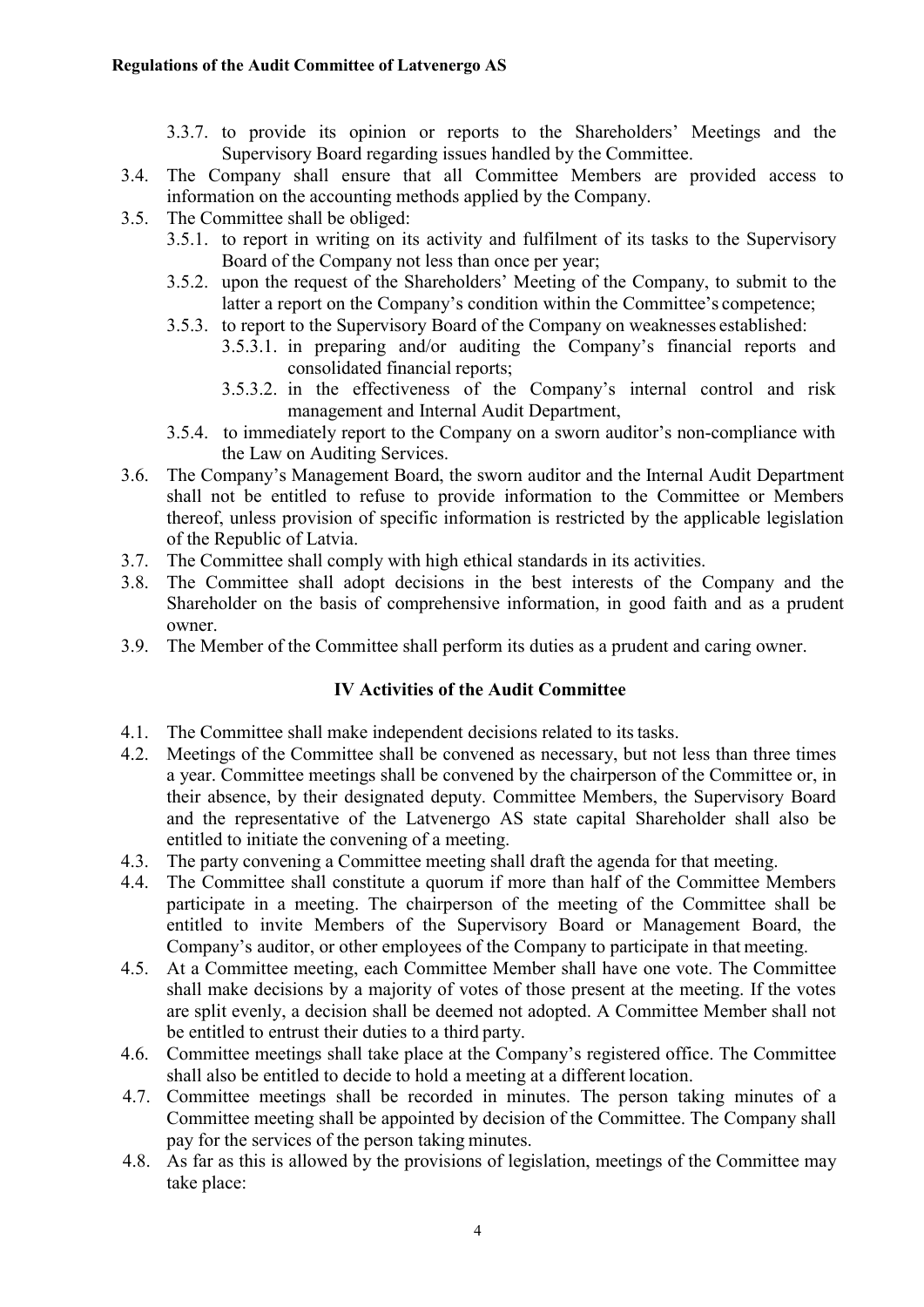- 4.8.1. by physical presence;
- 4.8.2. by using means of telecommunications; or
- 4.8.3. by means of correspondence (electronic mail).
- 4.9. If meetings of the Committee are held by means of correspondence, documents of the meeting, including proposed draft decisions are submitted to all the Members of the Committee. The meeting of the Committee is considered to have taken place if the Members of the Committee composing the required quorum enabling the Committee to adopt decisions submit a written opinion regarding proposed decisions within 4 (four) business days following the date of submitting the documents.
- 4.10. In the event that certain decisions of the Committee are adopted by means of correspondence:
	- 4.10.1. the Chairman of the Committee shall ensure that the supporting documents necessary for taking decisions are forwarded to the members of the Committee and shall set a deadline for giving an opinion;
	- 4.10.2. Members of the Committee shall submit a written opinion on the matter to be decided within the deadline established; in the event of failure to submit an opinion, a member of the Committee shall be deemed to be in favor of a decision agreed by a majority of the members of the Committee who submitted their opinions;
	- 4.10.3. the Chairman of the Committee shall formulate the final opinion of the Committee and shall repeatedly send the opinion to the members of the Committee, giving reasons for respecting/not respecting the opinion of the members of the Committee;
	- 4.10.4. Members of the Committee shall give their opinions on the final decision within 2 (two) working days;
	- 4.10.5. the Chairman of the Committee shall forward the opinion of the Committee to the proposer of the matter/decision by sending a copy to the members of the Committee.

### V Liability of the Audit Committee

- 5.1. Committee Members shall perform their duties in good faith, in accordance with the applicable legislation and other provisions regulating activities of the Committee.
- 5.2. In the event that any Committee Members act illegally, exceed the boundaries of their authority, or fail to comply with the applicable legislation, the Company's Articles of Association, bylaws, or decisions of the Shareholders' Meeting, or act with negligence or malicious intent, they shall be held liable for damages caused to the Company and to other parties.

### VI Confidentiality

- 6.1. All information and documents received by Committee Members or to which Committee Members have access for the purposes of fulfilling their duties shall be treated as confidential. Committee Members shall be responsible for non-disclosure of such information and data contained in such documents, unless specified otherwise in the applicable legislation.
- 6.2. Upon leaving their position as Committee Member, a Committee Member shall be obliged to deliver to the Company's Management Board all information and material assets currently at their disposal which they have received for work-related purposes as a Member of the Committee.